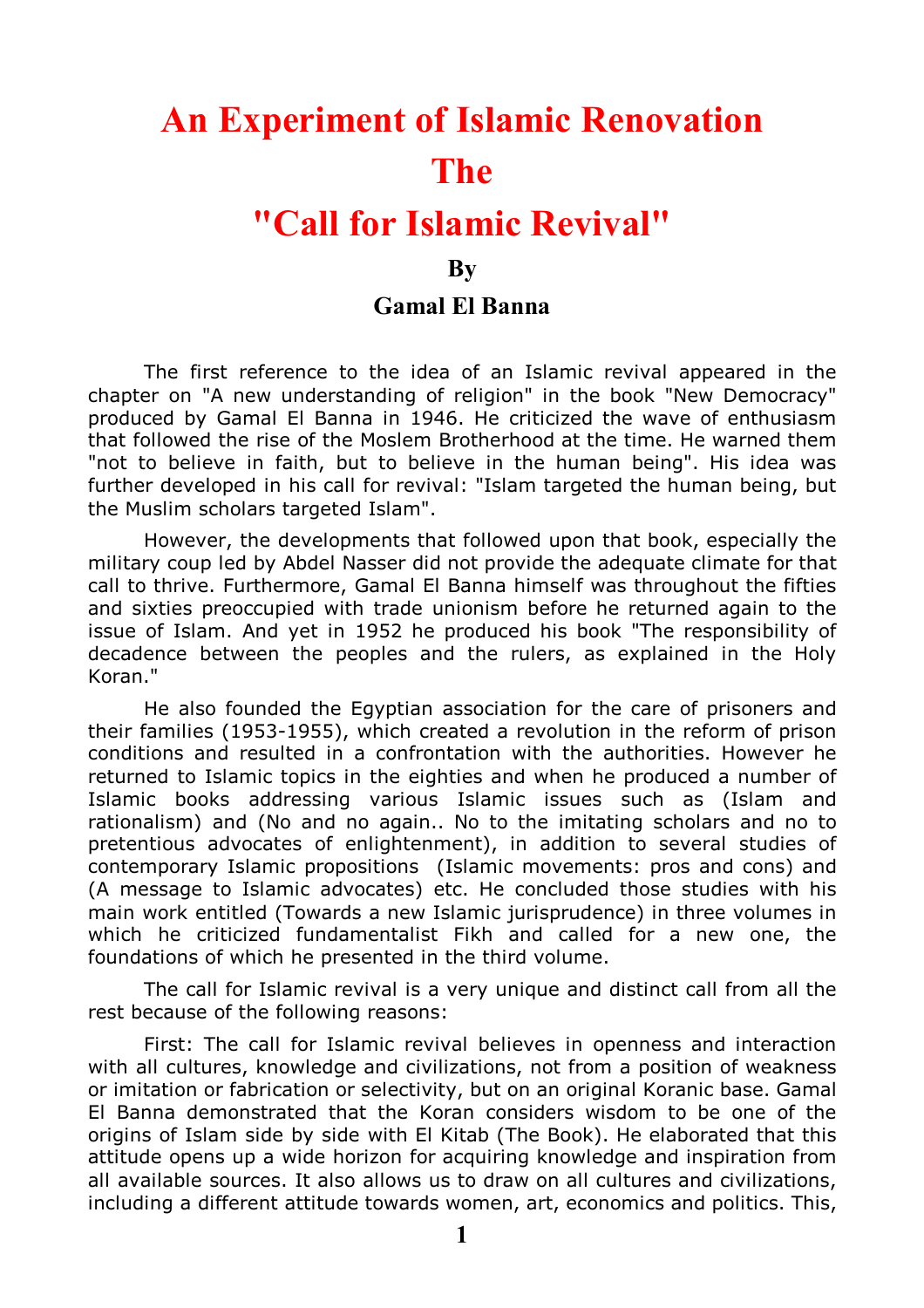he claims, is precisely what Muslims did during the time of their renaissance before the door of Ijtihad was closed.

In addition to that creative, open approach towards the original principles of the religion, Gamal El Banna's all encompassing culture and knowledge supported this approach further. Since the publication of his first book (Three obstacles on the way to Glory: Ignorance, poverty and illness) in 1945 he never stopped reading. His readings included both old and contemporary European political thought, socialism and the history of popular and reformist movements etc. It is here that Gamal El Banna differs much from traditional Islamic advocates, whose culture is limited to old Islamic references or the "heritage" in the interpretation of Hadith and Fikh.

The publications of Gamal El Banna included a 300-page book on the (Birth and decline of the Weimar Republic) and another on (Workers' opposition during the time of Lenin) which was originally written by Ms. Kolontai. Gamal El Banna translated the book, adding to it an elaborate introduction that is almost as long as the original book. Among his other publications are a book on the history of workers' movements in Egypt (700 pages), a textbook in three volumes on trade union rights and liberties in addition to a book that documents his experience in prison reform and providing care for prisoners.

Second: The call for Islamic revival is a radical one. It is not a call for a partial reform or an attempt at patching up traditional Islamic knowledge. On the contrary, it puts aside all ancient and old knowledge, which is usually considered the reference for all Islamic advocacy and refers directly to the Koran without adherence to any of the acknowledged or traditional interpretations. It laid different foundations for Fikh other than those set by El Shafei, and formulated objectives for Islamic jurisprudence other than those proposed by El Shatbi and proposed an original theory of Sunni revelation that avoided the crisis of Sunna, which has dominated Islamic thought and Fikh for a long time. Only a call for an Islamic revival could have forwarded this , since all other Islamic scholars were one way or the other associated with fundamentalist thought or other contemporary traditional schools or disciplines, foremost "religious institutions" such as El Azhar in Egypt and Hozat in Iran etc. Furthermore many of those schools were associated with the ruling regimes.

Third: This radical renovation, which constitutes a revolution in Islamic thought, can hardly be charged with any of the many charges that are usually attributed to "innovators". Such charges range from being spies or fascinated by the West, superficiality of analysis or lack of mastery of the subject. Gamal El Banna comes from a family that is well established and renowned in Isamic advocacy. All through his life he maintained a clean record and based his ideas on evidence that drew on the Koran, on common sense and logic and life realities. Furthermore he is a self sufficient and independent man with no ambition for high rank positions or posts since God almighty granted him the financial resources that saved him the need for work, that provided him with financial security and enabled him to cover the expenses of his writings and advocacy.